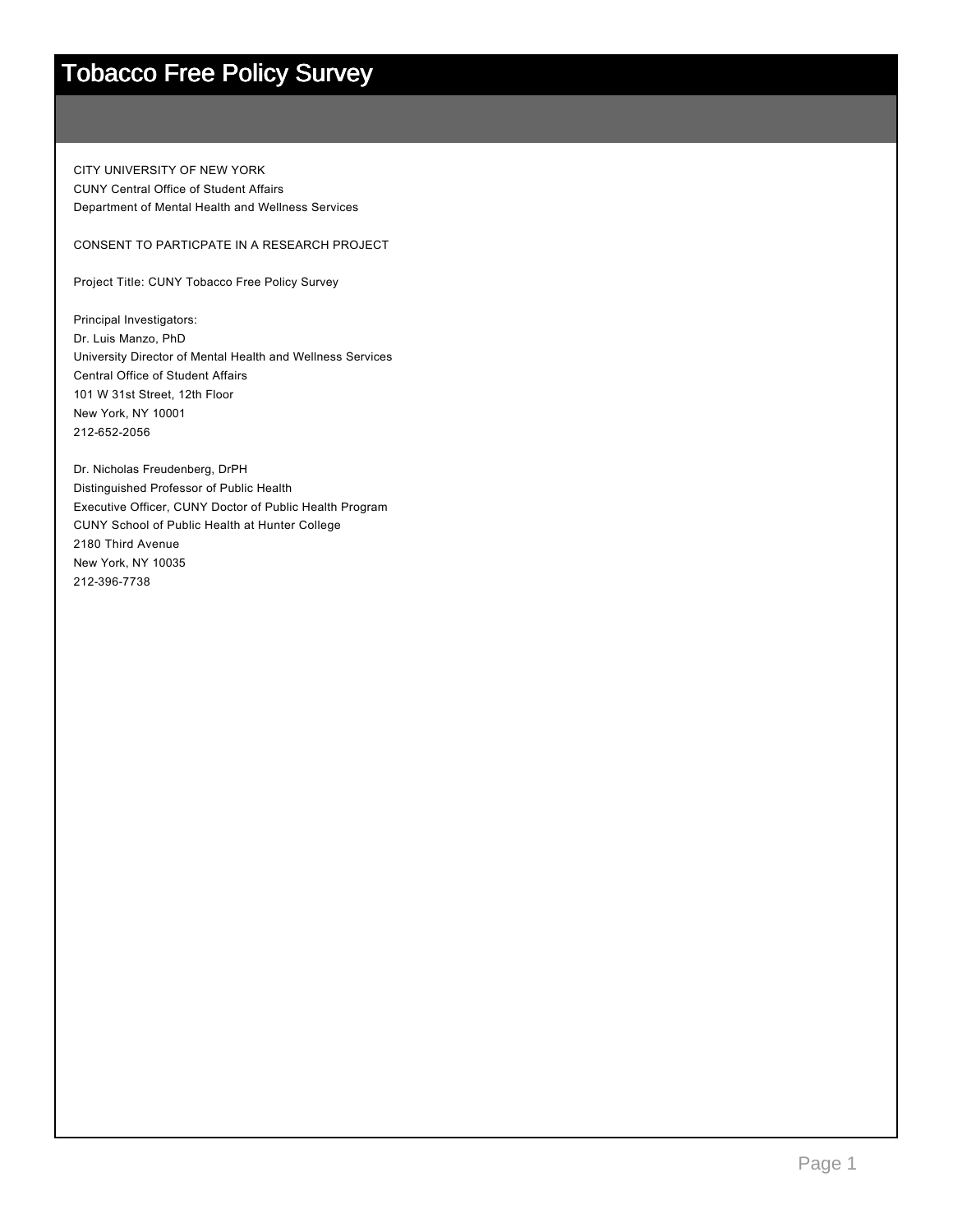You are invited to participate in a research study. The study is conducted under the direction of Dr. Luis Manzo, PhD, University Director of Mental Health and Wellness Services, Central Office of Student Affairs, and Dr. Nicholas Freudenberg, DrPH, Distinguished Professor of Public Health, Hunter College.

The purpose of this study is to assess the efficacy of CUNY's Tobacco Free Policy and the support of the policy among students, faculty and staff. It will also assess ways to increase compliance with the policy on CUNY campuses.

Procedures: Approximately 1,500 individuals are expected to participate in this study. Each person will participate in an anonymous and confidential online survey. The time commitment of each participant is expected to be about 10 minutes.

Possible Discomforts and Risks: Your participation in this study is considered minimal risk. Questions consist of basic demographic information, policy opinions and perceptions of tobacco use on CUNY campuses. The questions are expected to cause little to no discomfort.

Benefits: There are no direct benefits to you for participation in this study. However, participation in this study will help inform the current CUNY Tobacco Free Policy and its implementation.

Voluntary Participation: Your participation in this study is voluntary, and you may decide not to participate without prejudice, penalty, or loss of benefits to which you are otherwise entitled. If you decide to leave the study, you may simply exit the online survey at any time.

Financial Considerations: Participation in this study will involve no cost to you. All participants will be given the option to enter into a prize raffle for an iPad. In addition there will be a raffle for up to 10 second prize winners for \$100 in Greenmarket Bucks per winner. Greenmarket Bucks may be used to purchase any product in any GrowNYC Greenmarket. A raffle for a second prize winner will be drawn after every 100 individuals enter into the drawing. The drawing for the iPad will take place following the close of the study.

Confidentiality: The data obtained from you will be collected via an anonymous online survey. Email and IP addresses will not be saved so that no identifying information will be connected to your survey responses. If you choose to provide your name and contact information for the raffles, your personal information will not be linked to your responses. Any contact information you provide will be kept separately in a secure password protected database—there will be no identifier linking your personal information to survey responses. The collected data will be accessible to only approved CUNY research staff of this study. The researcher will protect your confidentiality by never linking any personal contact information (i.e., name, email, phone number) to your survey responses. The collected data will be transferred using SSL encryption and stored on a secure database only accessed by password.

Contact Questions/Persons: If you have any questions about the research now or in the future, you should contact the Principal Investigators, Dr. Luis Manzo, PhD, 212-652-2056, luis.manzo@mail.cuny.edu, or Dr. Nicholas Freudenberg, DrPH, 212-396-7738, nfreuden@hunter.cuny.edu. If you have any questions concerning your rights as a participant in this study, you may contact Ms. Arita Winter, 2127945504, arita.winter@mail.cuny.edu.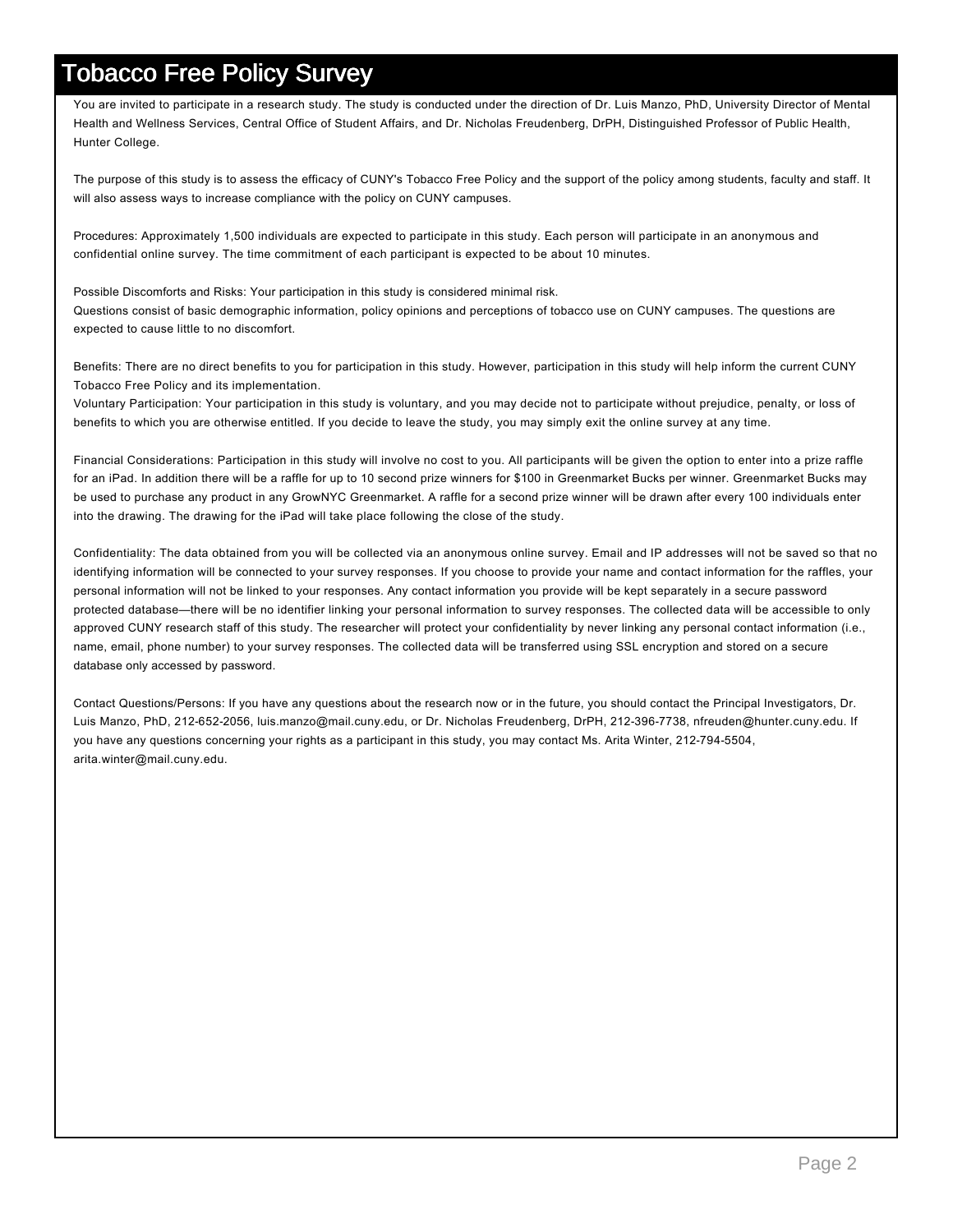1. "I have read the above description of this research and I understand it. I have been **\*** informed of the risks and benefits involved. Furthermore, I have been assured that any future questions that I may have will be answered by the principal investigator of the research study. By clicking 'I agree' below, I voluntarily agree to participate in this study."

By signing this form I have not waived any of my legal rights to which I would otherwise be entitled.

Please print a copy of this consent form for your records.

#### By beginning the survey, you give consent to participate in this study.



I do not agree

#### **\***2. Which CUNY college is your home campus?

| Baruch C.                | Hunter C.        | New CC.                     |
|--------------------------|------------------|-----------------------------|
| <b>BMCC</b>              | John Jay C.      | NYC Tech                    |
| <b>Bronx CC</b>          | Journalism       | <b>Professional Studies</b> |
| Brooklyn C.              | Kingsborough CC. | Queens C.                   |
| City College             | LaGuardia CC     | Queensborough CC.           |
| College of Staten Island | Law School       | York C.                     |
| Graduate Center          | Lehman C.        | Not Sure                    |
| Hostos CC.               | Medgar Evers C.  |                             |
| Other (please specify)   |                  |                             |
|                          |                  |                             |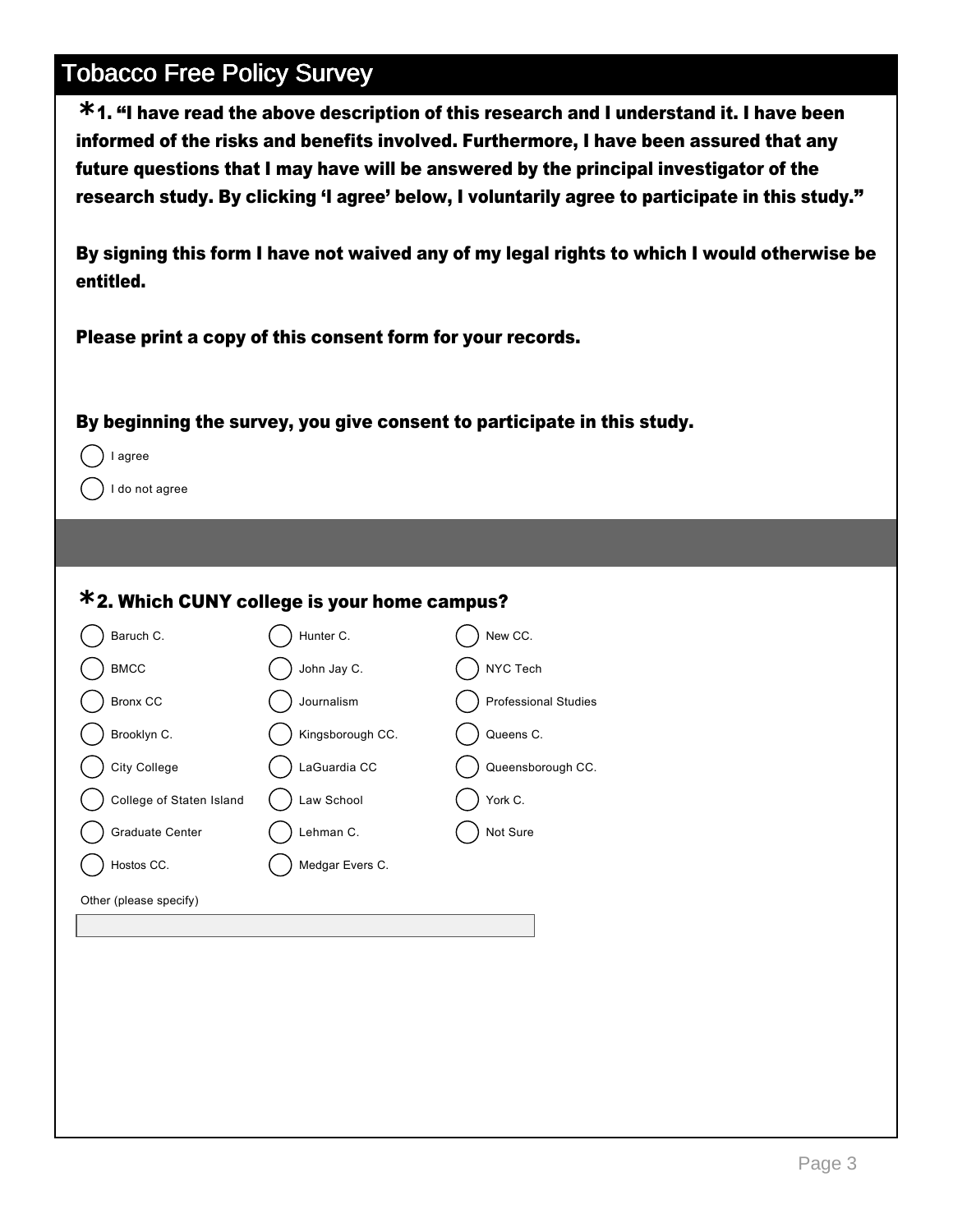| v<br>*3. Which of the following best describes your understanding of CUNY's current                                                                                                                                                                                                                                                                            |
|----------------------------------------------------------------------------------------------------------------------------------------------------------------------------------------------------------------------------------------------------------------------------------------------------------------------------------------------------------------|
| <b>Tobacco Policy?</b>                                                                                                                                                                                                                                                                                                                                         |
| Prohibits tobacco use in all areas, including parking lots, quads, etc.                                                                                                                                                                                                                                                                                        |
| Prohibits tobacco use in buildings only                                                                                                                                                                                                                                                                                                                        |
| There is no official policy                                                                                                                                                                                                                                                                                                                                    |
| Don't know/Not sure                                                                                                                                                                                                                                                                                                                                            |
|                                                                                                                                                                                                                                                                                                                                                                |
|                                                                                                                                                                                                                                                                                                                                                                |
| "Effective September 4, 2012, the use of tobacco is prohibited on all grounds and facilities under CUNY jurisdiction,<br>including indoor locations and outdoor locations such as playing fields; entrances and exits<br>to buildings; and parking lots. This policy applies to all tobacco and tobacco products including chew tobacco and e-<br>cigarettes". |
| *4. How strongly do you support or oppose CUNY's Tobacco Free policy?                                                                                                                                                                                                                                                                                          |
| Strongly support                                                                                                                                                                                                                                                                                                                                               |
| Somewhat support                                                                                                                                                                                                                                                                                                                                               |
| Neither support nor oppose                                                                                                                                                                                                                                                                                                                                     |
| Somewhat oppose                                                                                                                                                                                                                                                                                                                                                |
| Strongly oppose                                                                                                                                                                                                                                                                                                                                                |
| Not Sure                                                                                                                                                                                                                                                                                                                                                       |
| <b>*5. How well would you say that CUNY's Tobacco Free Policy has been</b>                                                                                                                                                                                                                                                                                     |
| implemented on your campus?                                                                                                                                                                                                                                                                                                                                    |
| Very Well                                                                                                                                                                                                                                                                                                                                                      |
| Somewhat well                                                                                                                                                                                                                                                                                                                                                  |
| Neither well nor poorly                                                                                                                                                                                                                                                                                                                                        |
| Only partially                                                                                                                                                                                                                                                                                                                                                 |
| Not very well at all                                                                                                                                                                                                                                                                                                                                           |
|                                                                                                                                                                                                                                                                                                                                                                |
|                                                                                                                                                                                                                                                                                                                                                                |

Students, faculty, staff and visitors are expected to comply with CUNY's Tobacco-Free policy. Staff members (faculty, staff, administrators)and other members of the CUNY community (students)are encouraged to educate violators and others about the policy and, out of respect for others and the environment, to seek cooperation with the policy. There are currently no fines or penalties in place but cooperation with this and all CUNY policies is required for all members of the CUNY community ("self-enforcement").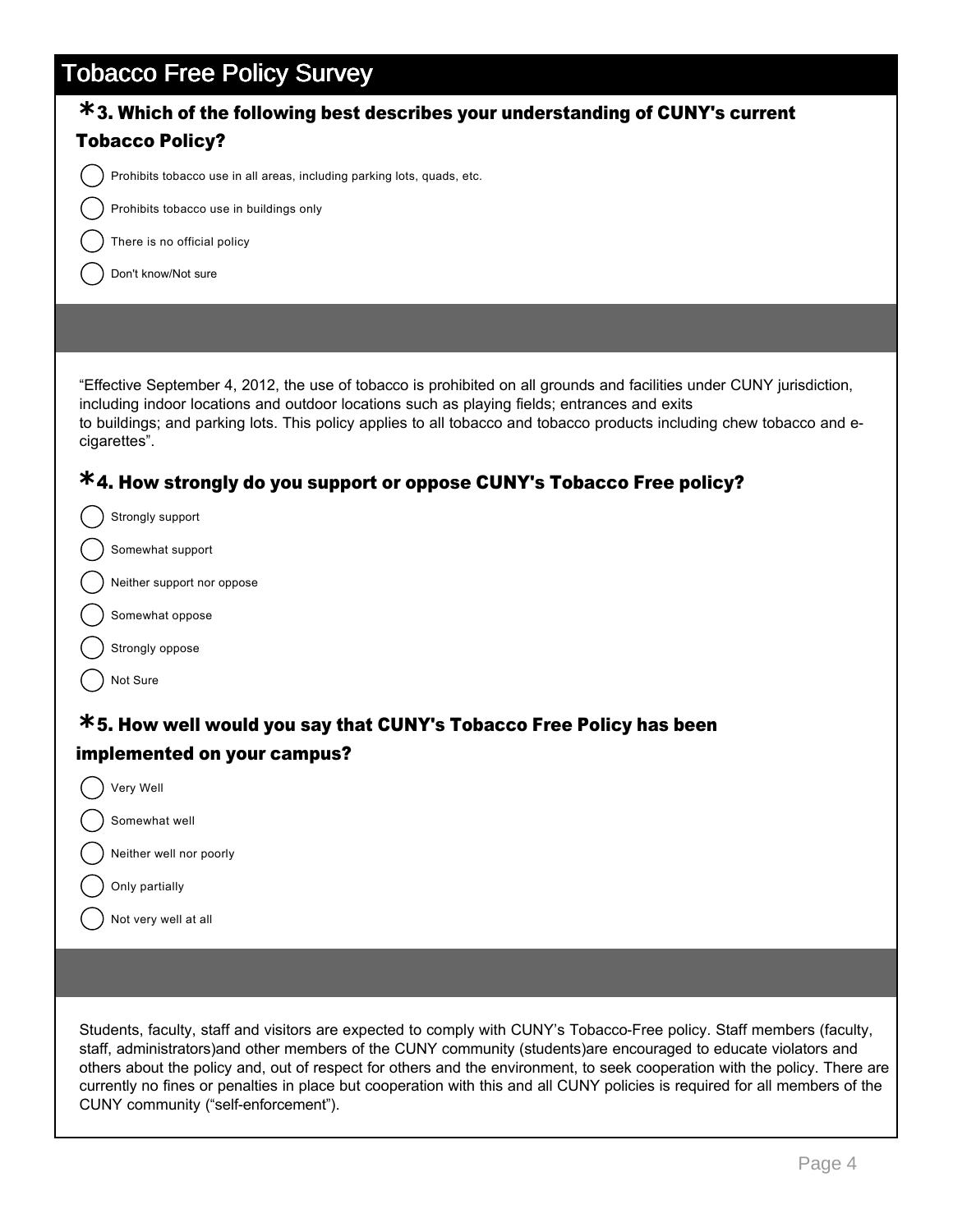| *6. How successful or unsuccessful do you think self-enforcement of CUNY's Tobacco |                                                |
|------------------------------------------------------------------------------------|------------------------------------------------|
| Free Policy has been on your campus?                                               |                                                |
| Very successful                                                                    |                                                |
| Quite successful                                                                   |                                                |
| Moderately successful                                                              |                                                |
| Somewhat successful                                                                |                                                |
| Only partially successful                                                          |                                                |
| Not successful at all                                                              |                                                |
|                                                                                    |                                                |
|                                                                                    |                                                |
| *7. What could CUNY do to help encourage compliance with the Tobacco Free Policy?  |                                                |
| (Check all that apply).                                                            |                                                |
| Provide more Tobacco-free CUNY signs                                               | Provide more enforcement by security personnel |
| Provide more cessation resources                                                   | Provide more education about the policy        |
| Impose fines for policy violation                                                  | Involvement of more CUNY offices               |
| Provide more enforcement by faculty/staff                                          |                                                |
|                                                                                    |                                                |
| Other (please specify)                                                             |                                                |
|                                                                                    |                                                |
|                                                                                    |                                                |
| *8. Who do you think should be involved with ensuring compliance with CUNY's       |                                                |
| <b>Tobacco Free policy?</b>                                                        |                                                |
| (Check all that apply).                                                            |                                                |
| <b>Public Safety</b>                                                               | <b>Buildings &amp; Grounds</b>                 |
| College Presidents/VPs                                                             | Students                                       |
| Human resources                                                                    | Faculty                                        |
| <b>Health Services</b>                                                             |                                                |
| Other (please specify)                                                             |                                                |
|                                                                                    |                                                |
|                                                                                    |                                                |
|                                                                                    |                                                |
| Have you noticed people using tobacco                                              |                                                |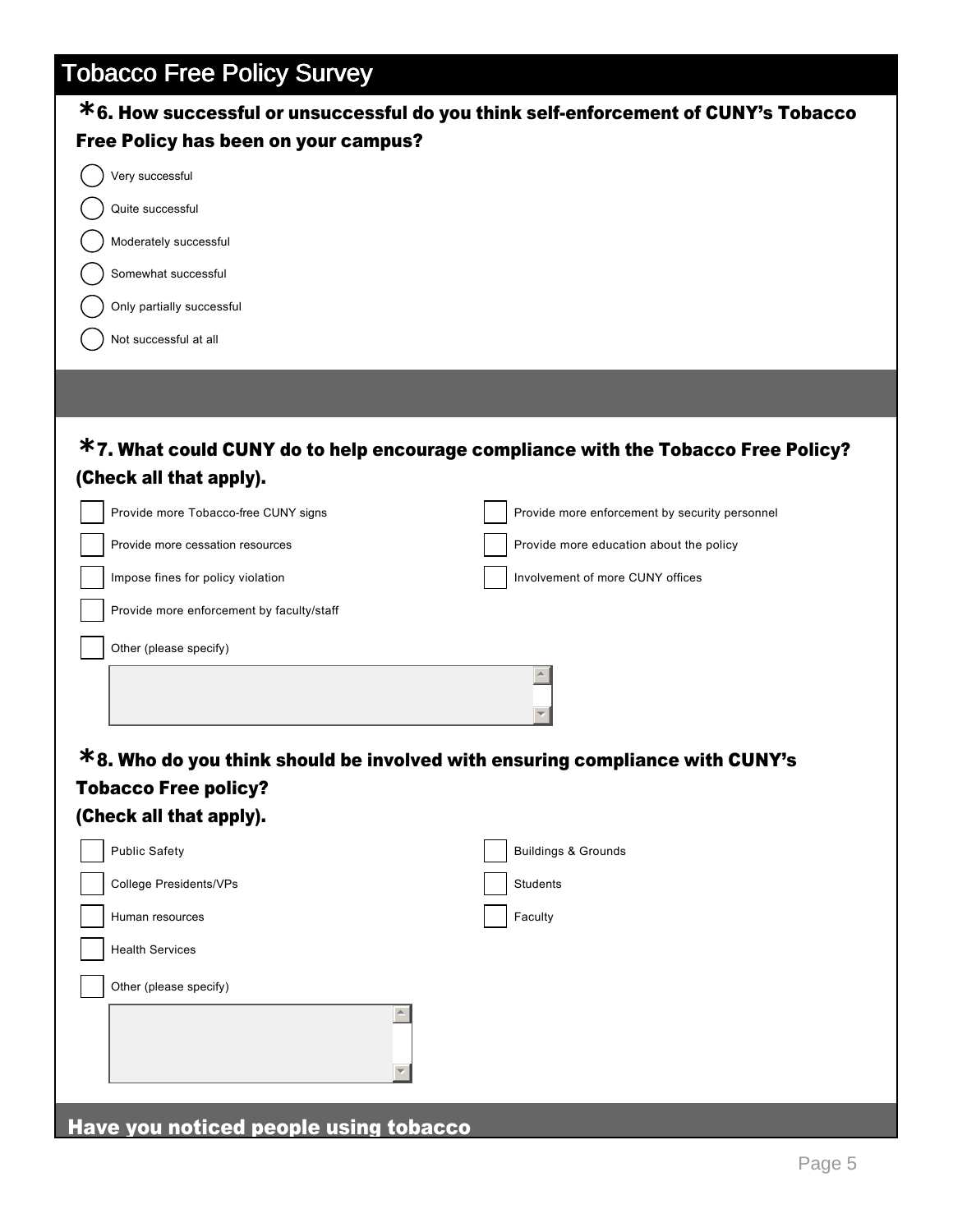| <b>Tobacco Free Policy Survey</b>                                                                                                                                                                 |                                                                                                                                                                             |
|---------------------------------------------------------------------------------------------------------------------------------------------------------------------------------------------------|-----------------------------------------------------------------------------------------------------------------------------------------------------------------------------|
| effect?<br>Yes<br>No                                                                                                                                                                              | $*$ 9. Have you noticed people using tobacco on your campus since the policy went into                                                                                      |
|                                                                                                                                                                                                   |                                                                                                                                                                             |
| went into effect?<br>Daily<br>Weekly<br>Monthly<br>Less than once a month<br>once a month)?<br>$1 - 5$<br>$6 - 10$<br>more than 10<br>*12. In which locations have you seen people using tobacco? | *10. How often have you noticed people using tobacco on your campus since the policy<br>*11. Approximately how many people did you see (daily, weekly, monthly or less than |
| (Check all that apply).                                                                                                                                                                           |                                                                                                                                                                             |
| Terrace                                                                                                                                                                                           | Campus entrance                                                                                                                                                             |
| Quad/common area<br>Loading Dock                                                                                                                                                                  | Inside campus buildings<br>Parking lot                                                                                                                                      |
| <b>Building entrance</b>                                                                                                                                                                          |                                                                                                                                                                             |
| Other (please specify)                                                                                                                                                                            |                                                                                                                                                                             |
|                                                                                                                                                                                                   |                                                                                                                                                                             |
|                                                                                                                                                                                                   |                                                                                                                                                                             |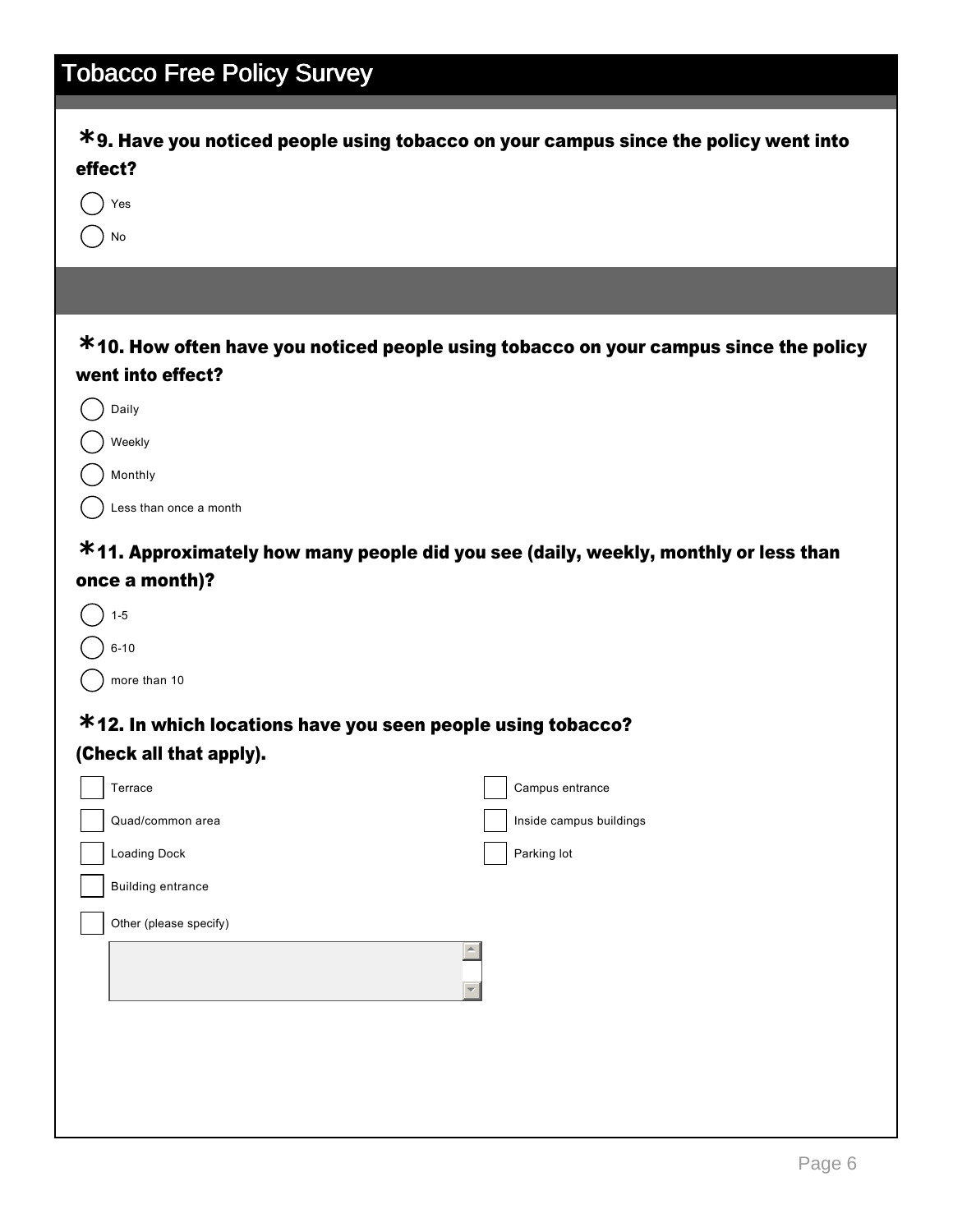#### 13. In your best guess were these individuals: **\***

| 13. III your best guess were these individuals:<br>(Check all that apply).                                                                                       |      |      |           |                                           |
|------------------------------------------------------------------------------------------------------------------------------------------------------------------|------|------|-----------|-------------------------------------------|
| Student(s)<br>Faculty<br>Staff<br>Visitor(s)<br>Don't know/not sure                                                                                              |      |      |           |                                           |
| *14. Since the policy went into effect in September 2012, have you been exposed to<br>second hand smoke either inside or outside on a CUNY campus?<br>Yes<br>No  |      |      |           |                                           |
| *15. Comparing Fall 2012 to Fall 2011, have you noticed any of the following on campus<br>since the beginning of the Fall 2012 semester? (Check all that apply). |      |      |           |                                           |
|                                                                                                                                                                  | More | Less | No Change | N/A-I was not at CUNY during<br>Fall 2011 |
| Tobacco use                                                                                                                                                      |      |      |           |                                           |
| Tobacco/cigarette litter                                                                                                                                         |      |      |           |                                           |
| Smoking at building<br>entrances                                                                                                                                 |      |      |           |                                           |
| Use of chew/spit tobacco                                                                                                                                         |      |      |           |                                           |
| Use of e-cigarettes                                                                                                                                              |      |      |           |                                           |
| Second hand smoke<br>exposure                                                                                                                                    |      |      |           |                                           |
| Tobacco-free CUNY signs                                                                                                                                          |      |      |           |                                           |
| Other (please specify)                                                                                                                                           |      |      |           |                                           |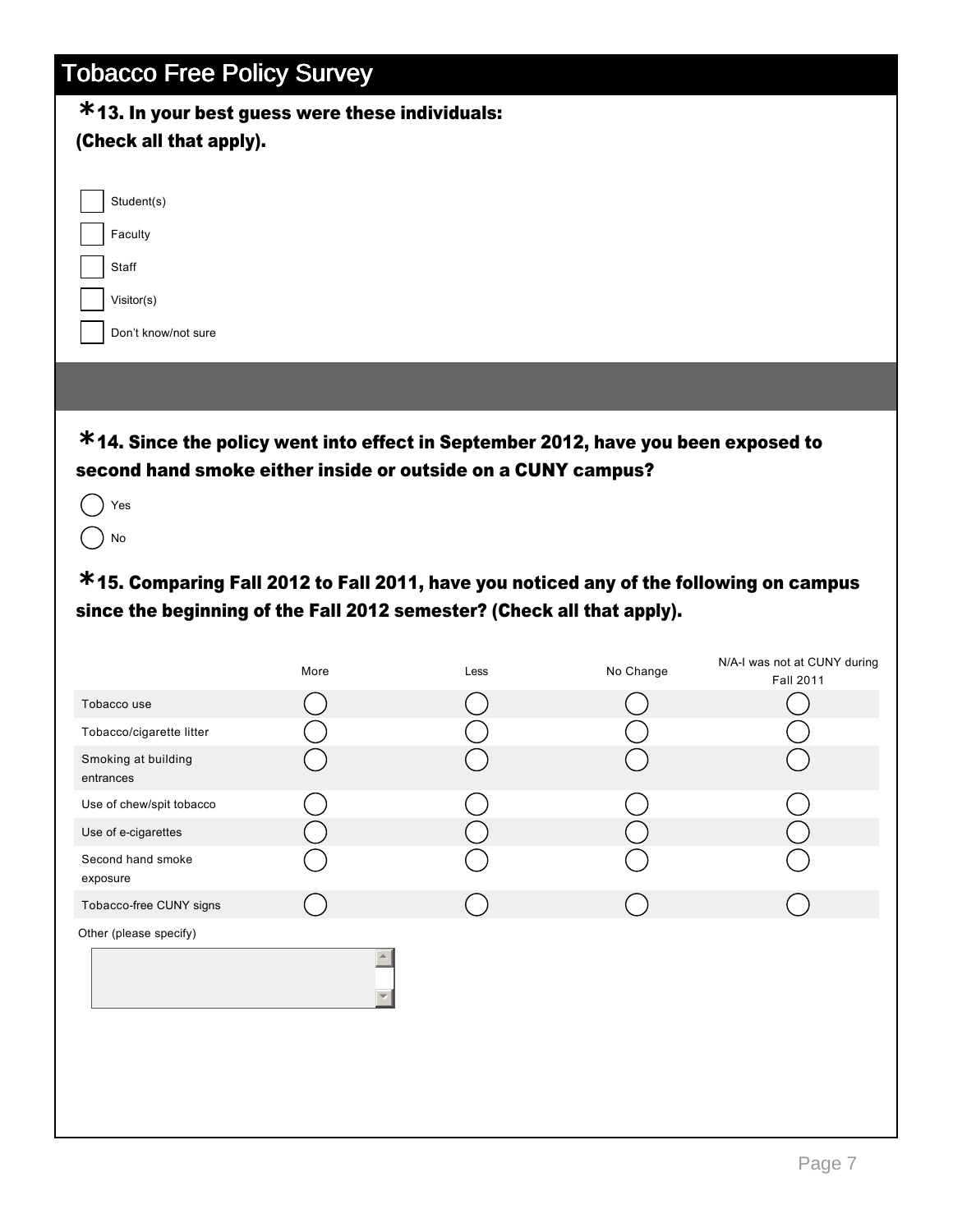| <b>Tobacco Free Policy Survey</b>                                                                                                                                                          |          |                                                                                                                                                                 |
|--------------------------------------------------------------------------------------------------------------------------------------------------------------------------------------------|----------|-----------------------------------------------------------------------------------------------------------------------------------------------------------------|
|                                                                                                                                                                                            |          | *16. Since CUNY's Tobacco Free policy went into effect have you received or heard any<br>complaints or comments about tobacco use or the policy on your campus? |
| Yes<br>No                                                                                                                                                                                  |          |                                                                                                                                                                 |
|                                                                                                                                                                                            |          |                                                                                                                                                                 |
| use or the policy have you received or heard?                                                                                                                                              |          | *17. Since the policy went into effect, how many complaints or comments about tobacco                                                                           |
| $1 - 5$                                                                                                                                                                                    | $6 - 10$ | more than 10                                                                                                                                                    |
| *18. What was the nature of the complaint/comment(s)?<br>(Check all that apply).<br>Observed violation of policy<br>Litter on campus<br>Disagreement with policy<br>Other (please specify) |          | Lack of enforcement<br>Agreement with policy/positive feedback<br>Conflict over policy violation                                                                |
| campus?<br>Yes<br>No                                                                                                                                                                       |          | *19. Since this policy went into effect have you asked someone to stop smoking on                                                                               |
|                                                                                                                                                                                            |          |                                                                                                                                                                 |
| smoking on campus?                                                                                                                                                                         |          | *20. Since the policy went into effect, how many times have you asked someone to stop                                                                           |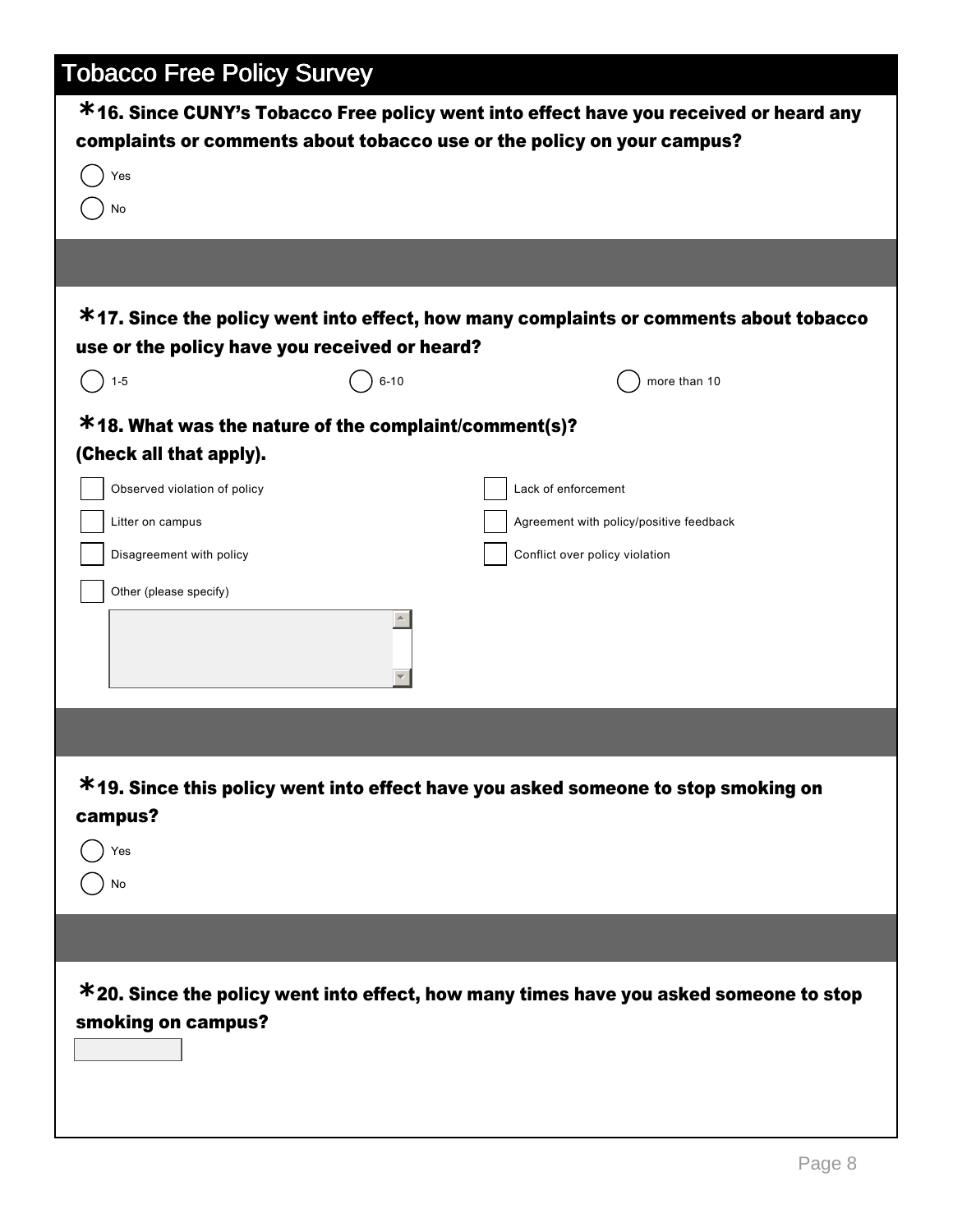| <b>Tobacco Free Policy Survey</b>                                                                                                                                                                                                                                                                                         |
|---------------------------------------------------------------------------------------------------------------------------------------------------------------------------------------------------------------------------------------------------------------------------------------------------------------------------|
| $*$ 21. Did you give the individual(s) a tobacco policy palm card?                                                                                                                                                                                                                                                        |
| Yes, every time                                                                                                                                                                                                                                                                                                           |
| Yes, but not consistently                                                                                                                                                                                                                                                                                                 |
| No                                                                                                                                                                                                                                                                                                                        |
| Don't know what the palm card is                                                                                                                                                                                                                                                                                          |
| tobacco use                                                                                                                                                                                                                                                                                                               |
| $*$ 22. Since the policy went into effect in September 2012, have you smoked cigarettes,<br>cigars, or pipes or used any tobacco products such as chewing tobacco, snuff, snus,<br>hookah, or e- cigarettes?                                                                                                              |
| Yes                                                                                                                                                                                                                                                                                                                       |
| No                                                                                                                                                                                                                                                                                                                        |
|                                                                                                                                                                                                                                                                                                                           |
| *23. Where have you smoked cigarettes, cigars, or pipes or used any tobacco products<br>such as chewing tobacco, snuff, snus, hookah, or e- cigarettes since the policy went into<br>effect?<br>On campus<br>Off campus<br>Both<br>24. In your view, what are the biggest successes of the implementation of the new CUNY |
| <b>Tobacco Free Policy on your campus?</b>                                                                                                                                                                                                                                                                                |
|                                                                                                                                                                                                                                                                                                                           |
| 25. What are its biggest shortcomings?                                                                                                                                                                                                                                                                                    |
|                                                                                                                                                                                                                                                                                                                           |
| <b>Demographic Questions</b>                                                                                                                                                                                                                                                                                              |
|                                                                                                                                                                                                                                                                                                                           |

 $\overline{\phantom{a}}$